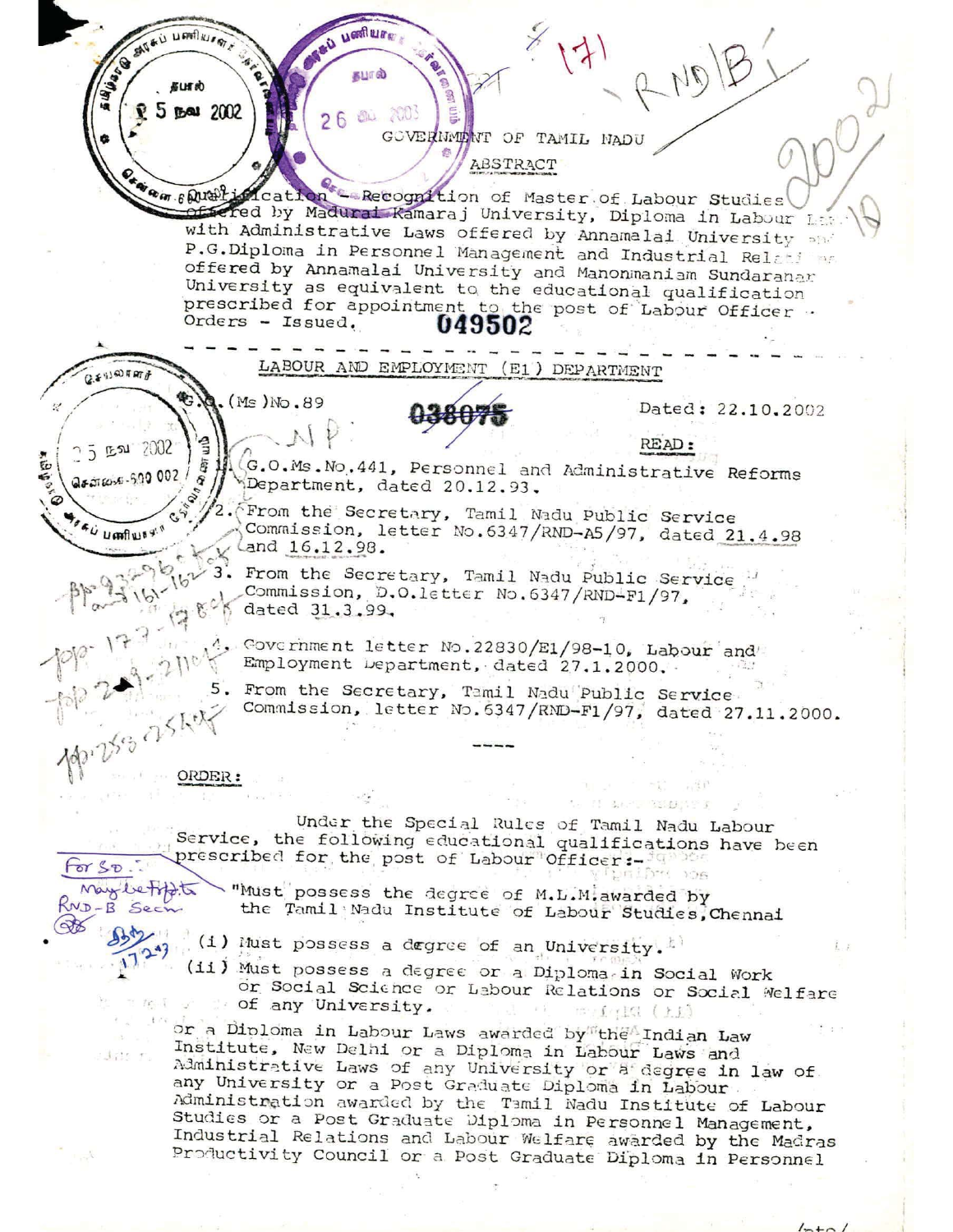Management and Industrial Relations awarded by the Madurai Institute of Social Work, Madurai or M.A.Degreemin work Education awarded by the University of Madras.

na stáil น กำ

s fil

 $-5.1$ 

五八字

2. The Secretary, Tamil Nadu Public Service Commission in the letters second read above, has stated the question of treating the following qualification as<br>equivalent to the qualifications prescribed for the post of Labour Officer was placed before the Committee constituted by the Government in G.O.Ms, No.441, Personnel and Administrative Reforms Department, dated 20.12.93, under the chairmanship of Chairman, Tamil Nadu Public Service<br>Commission and the Coupe of the resolved to recommend to recognise them as equivalence of qualifications for the purpose of appointment to the post of Labour Officer:-

- (i) Master of Labour Studies (M.L.S) degree of Madurate as Kamaraj University as equivalent to Master of Labour Management degree (M.L.M) of Madras University.  $\epsilon_{12} \beta_{\rm GR, U}$   $^{-1}$
- (ii) Diploma in Labour Laws with Administrative Laws of Annamalai University as equivalent to Diploma in Labour Laws and Miministrative Laws of any University recognised by the University Grants Commission.
- (iii) Post Graduate Diploma in Personnel Management and Industrial Relations offered by Annamalai University and Manonmaniam Sundaranar University as equivalent Industrial Relations awarded by Madurai Institute of **STERNE PRODUCT** te age Social Work, Madurai.

The Secretary, Tamil Nadu Public Service Commission has requested necessary orders of the Government in this regard.

accept the recommentation of the above said committee and  $\Omega_{\rm{E}}e^{-\beta\int_0^t\frac{\omega}{\omega}\int_0^t\rho_{\rm{E}}}\left(\frac{\omega}{\omega}\right)^{1/2}$ accordingly direct that the following equivalence of qualifications be recognised for the purpose of appointment low to the post of Labour Officers is the state

(i) Master of Labour Studies (M.L.S) degree of Madurai Kamaraj University be treated as equivalent to

 $\label{eq:optimal} \textit{joint} \mapsto \textit{t-1}, \quad \alpha = \alpha.$ 

alle a trix'edhal

 $\label{eq:1} \mathcal{O}(1) = - \mathcal{O} \left( \frac{1}{\epsilon} \left[ \mathcal{O} \right] \right) \times \mathcal{O} \left( \epsilon \right) = \mathcal{O} \left( \epsilon \right)$ 

6 TO 15 MODE

Management degree of Wadras University.  $r \in \mathbb{R}$  is the state

(ii) Diploma in Labour Laws with Administrative Laws of Annamalai University be treated as equivalent to Diploma in Labour Laws and Administrative Laws of to well all some any University recognised by the University Grants commission; and any University of a

ided at a man A  $\label{eq:R1} \mathbf{r}^{\frac{1}{2}k+1-\frac{1}{2}k+1-\lambda-\lambda-\nu} \mathbf{r}^{\frac{1}{2}k+1-\frac{1}{2}\lambda-\nu-\lambda-\frac{1}{2}}.$ SET OF BUT YOU BE SAND A mines of the con-

 $/pto/$